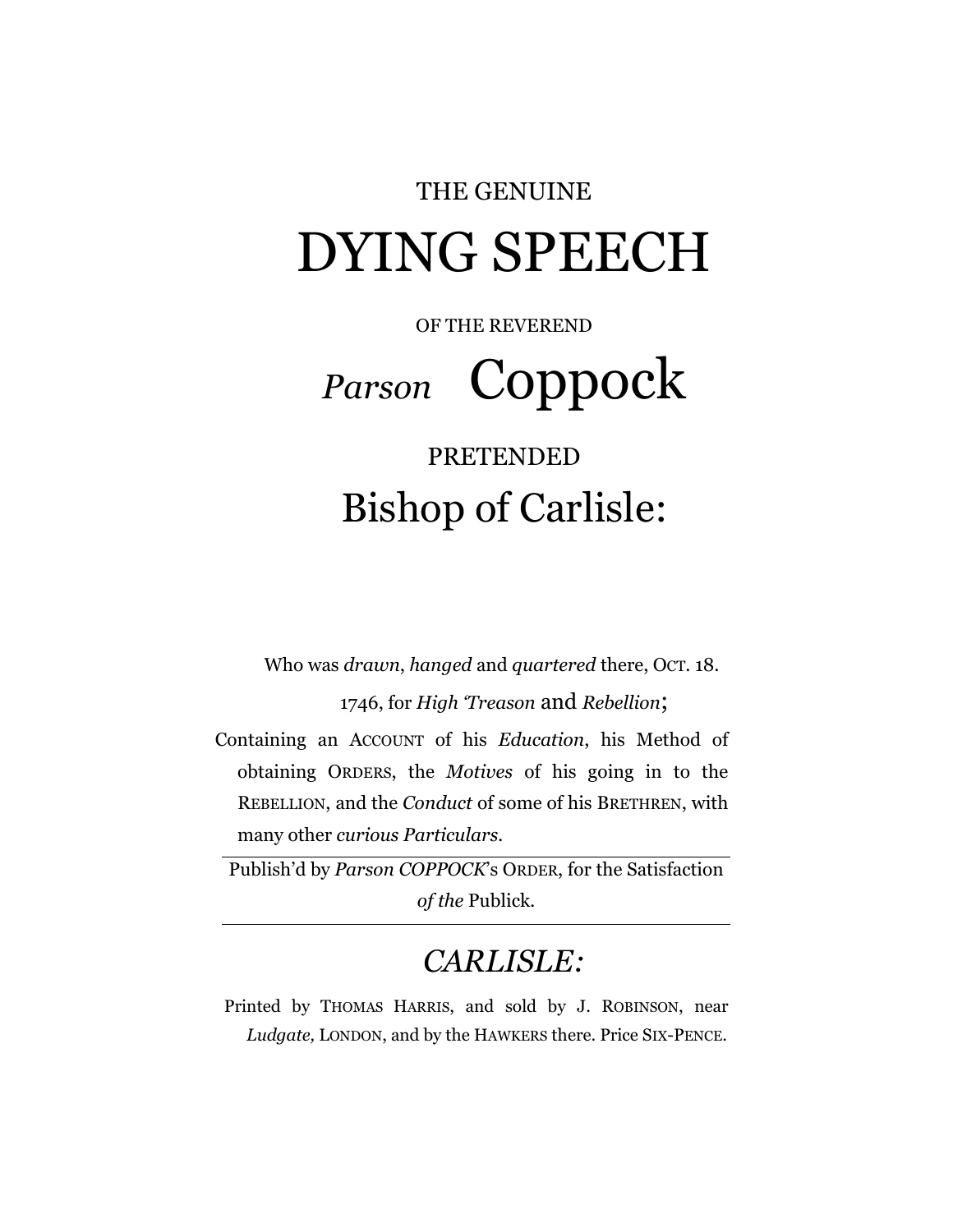*Carlisle Oct.* 16, 1746. HE following Account of my THE following Account of my to have publish'd as my *last* and *dying Words, I order* Thomas Harris *to print,* and that he publish it with all Expedition.

Thomas Coppock.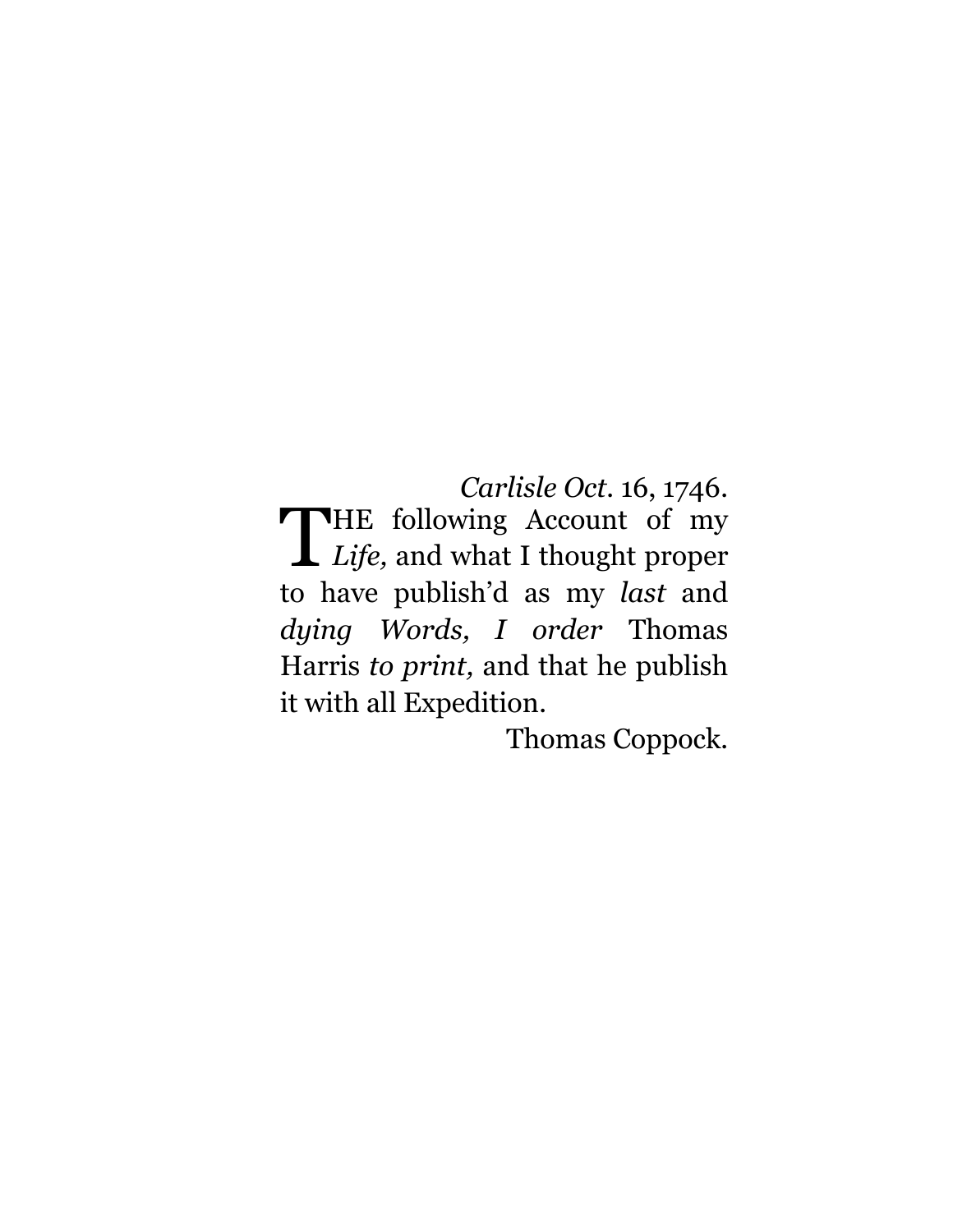#### GOOD PEOPLE,

T having long been the Custom for *Malefactors* at the fatal Tree, to give a Narrative of their Lives and Conversations, for the Satisfaction of the Audience I think it highly incumbent on me, now in the like melancholy Situation, to comply with so antient and laudable a Practice, and the rather as I am a Stranger to most of you, and would gladly have been your *Bishop*, I am bound in Duty to give you a faithful Account of myself. You see Gentlemen by my Habit and Appearance I am no common Criminal, and it would be very indecent in one of my Rank and Character in Life to go out of the World in Silence: Therefore as you do me the Honour to attend on this solemn Occasion, I will freely relate my History, and warn you of those rebellious Principles and Practices, which have brought me to this shameful End, concluding with some Pastoral Instructions for your avoiding the like: Then I hope I shall be entitled to your Pity, and in the mean Time to your serious Attention. I

Know then, that I was born in the Town of *Manchester* famous of late for the Production of Rebels; but I hope my Brethren and Townsmen will think it high Time to take Warning and grow better for the future. My Parentage indeed is not very illustrious; nor yet so mean as malicious People give out, for my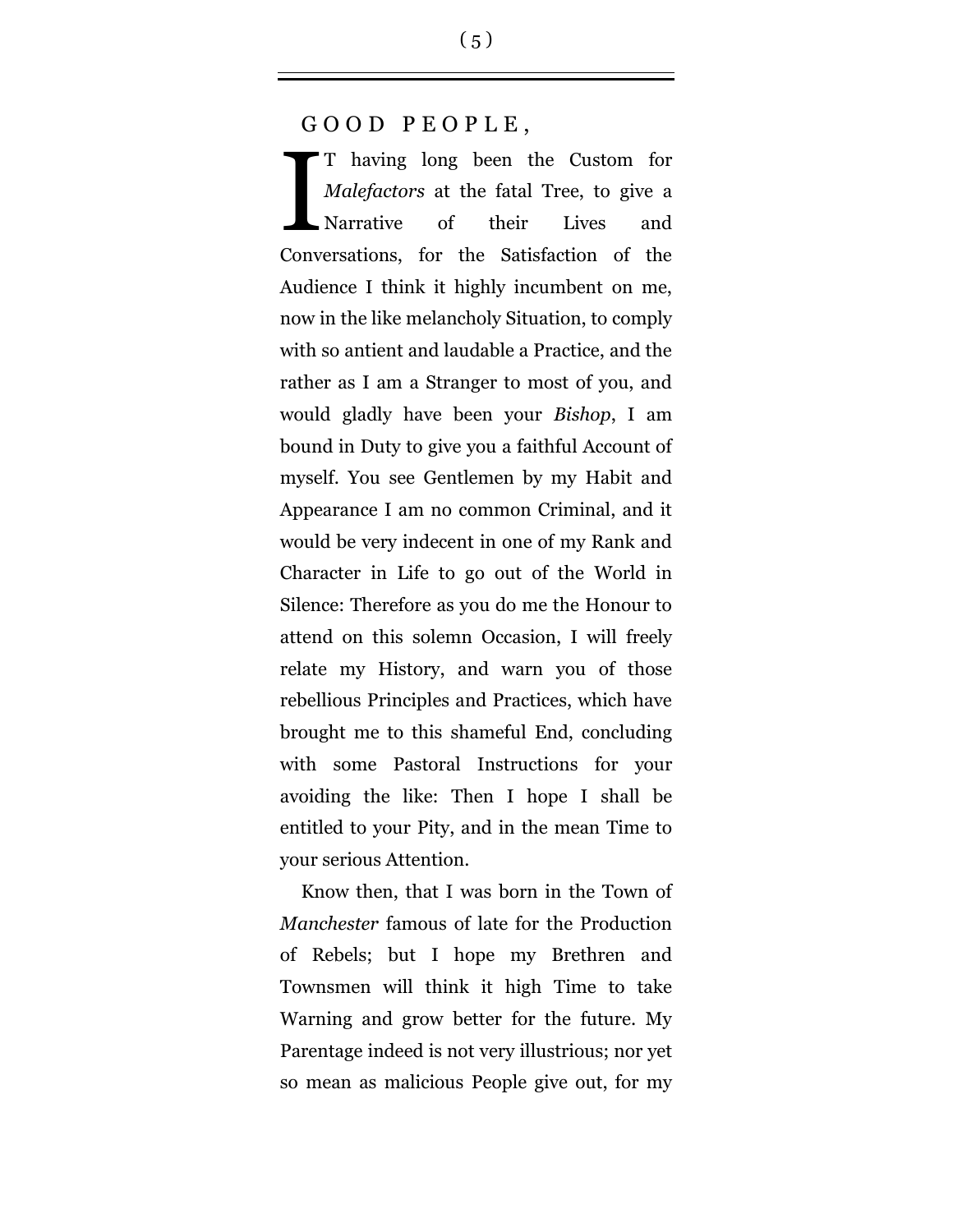Father follows one of the most useful and primitive Professions in the World. By his Dexterity therein he got Money to hoard, till I became of Age and Taste to give it Vent and set it a-going.

To pass over the many Pranks of my Youth (too trivial to be now related) I shall hasten to the most important Incidents of my Life. I had my School Learning and Education at the Free-Grammar School in *Manchester,* and not at a private one in the Neighbourhood which has made People wonder where I imbibed my Rebellious Principles; but of this by-and-by.

When I had gone through Classical Learning my loyal Master was pleased to tell my Parents, that I had a Sharpness, of Genius, that, (if governable) wou'd enable me to push my Way handsomely in the World. My Father pleased with this Report, and being then strong in Cash resolved to send me to *Oxford*; dreaming of nothing less than a Bishoprick for me; too soon, and too sadly alass! verified. Away I was pack'd to BRAZEN-NOSE, the next Step usually made from that School. There I began to make large Draughts on my Father's Purse; which he open'd very freely a-while, not doubting I was laying out his Money to good Purpose; But instead of following my Studies, I soon turn'd the Fine Gentleman, and got the *Ap*pellation *of sweet-scented Sir*. Tho' I did not increase my Learning I added to my original Assurance; and in two or three Years became so famous that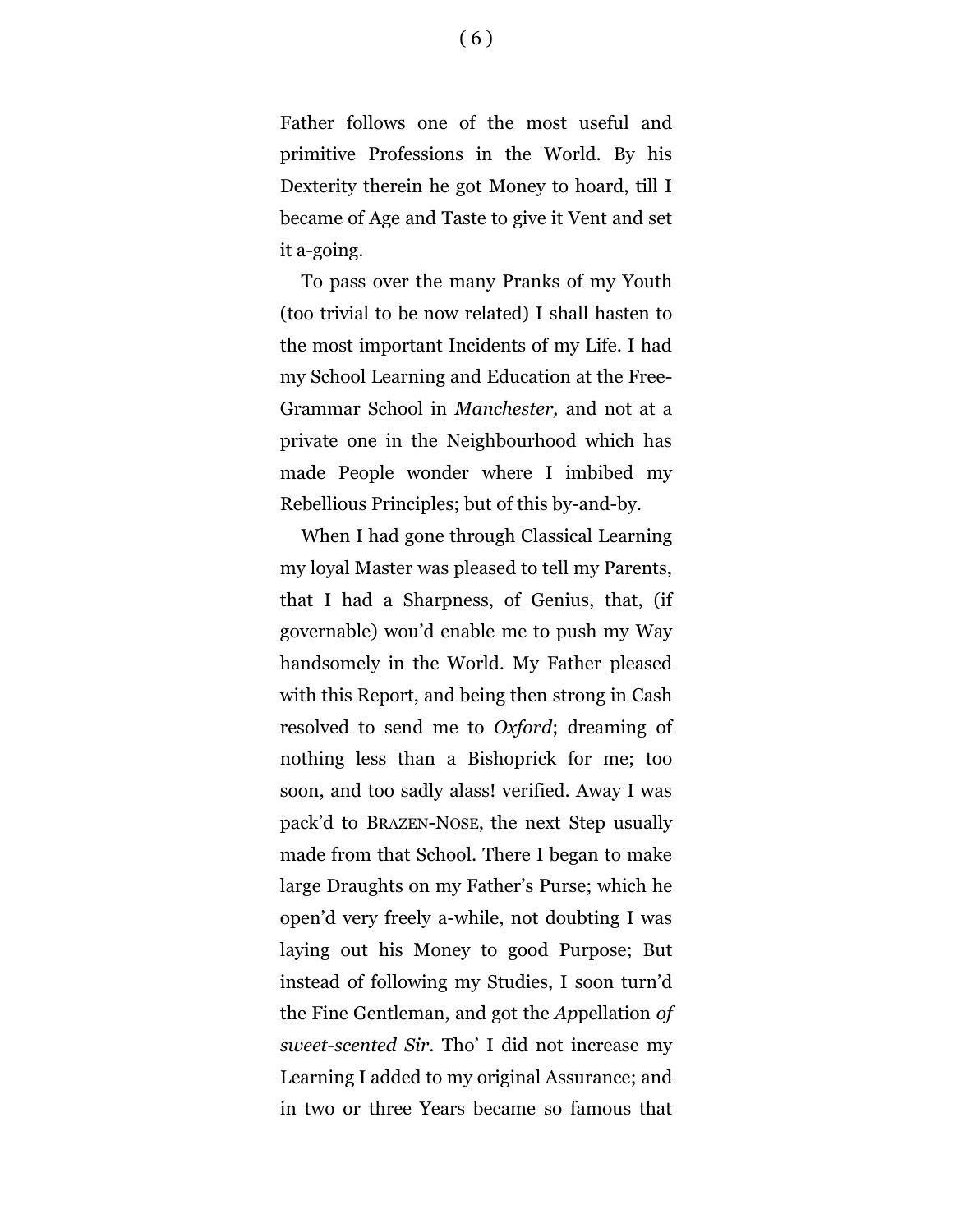the whole University took Notice of me;—but it was to desire my Departure out of their Coasts, or else (to whisper a Secret) I was to be fairly expelled. So I am forced to come down, an unexpected Guest to my Parents.

By this Time I had almost exhausted their Cash, and they suspected I had not finish'd my Studies. To make Matters easy, I assured them I had. taken my Batchelor's Degree, and, in the Judgment of the College, had made such prodigious Advances in Learning and Piety, that I was even then fit for any Ecclesiastical Preferment. This pretty well pacify'd them, and they insisted I should go into Orders; but

> *Hic Labor, hoc Opus!* Or in plain English *There was the Rub:*

For Testimonials of my Learning, and good Behaviour I had none, and was conscious the Clergy of M——r knew me too well to sign any such. However I resolved to make a Trial, and as I suspected found them uncommonly squeamish. They made many Objections, and at last flatly denied me. But I was determined not to be baffled, and that the Costs my Parents had been at in my Education, should not be fruitless; for get into Orders I would, by Hook or by Crook. What should I do, or which Way should I turn? I wilt disburthen my Conscience and freely confess; I prepared a pompous Testimonial of my Education, Sanctity, Learning, &c. and put the Names of two young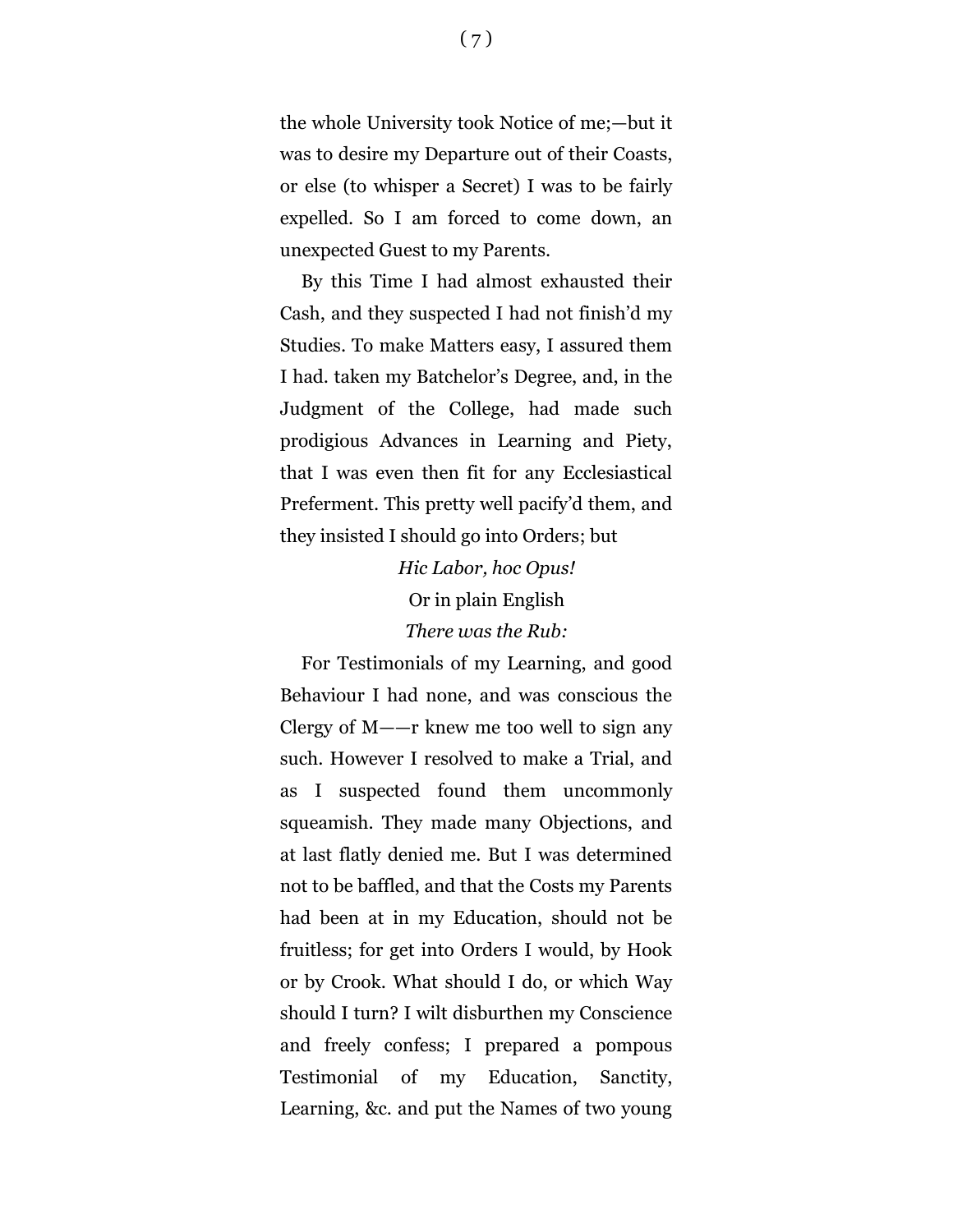Clergymen to it; confidently Showed it to one of my quondam Schoolmasters, who believing it genuine, subscribed it himself. Thus furnished, I gave the finishing Stroke to my Father's Cash, and posted to London, where, by the Strength of this half-forged Certificate, I compassed my Point, got into ORDERS, and strait began to look out for Preferment.

At this Time a Pluralist, who had a Curacy vacant in K——, was come to the Ordination to pick up a Curate. The Income being small, and the Situation unhealthy, there were few Candidates for it. Hearing of this I offer'd myself; and, my Price being lowest, was accepted at once. I had then already cook'd up some Sermons, being very ambitious of beginning my Trade so directly went down to my Cure It was seated on the Sea Coast, and most of my Flock I found to be Smugglers. I adapted my Sermons accordingly, and in Imitation of a Reverend Brother, who had lately preached up, before the African Company, the Lawfulness of the Negro Trade, I preach'd up to my Company the like of Smuggling. My Doctrine, squaring with the Consciences and Practices of my Hearers, was greedily swallowed, and, in Return, they made me Presents of Anchors of Brandy, Pounds of Tea, and store of other good Things, so that I could have lived very comfortably among them, had not the Malice of some of my Reverend Brethren in *M——*—*r* followed me thither;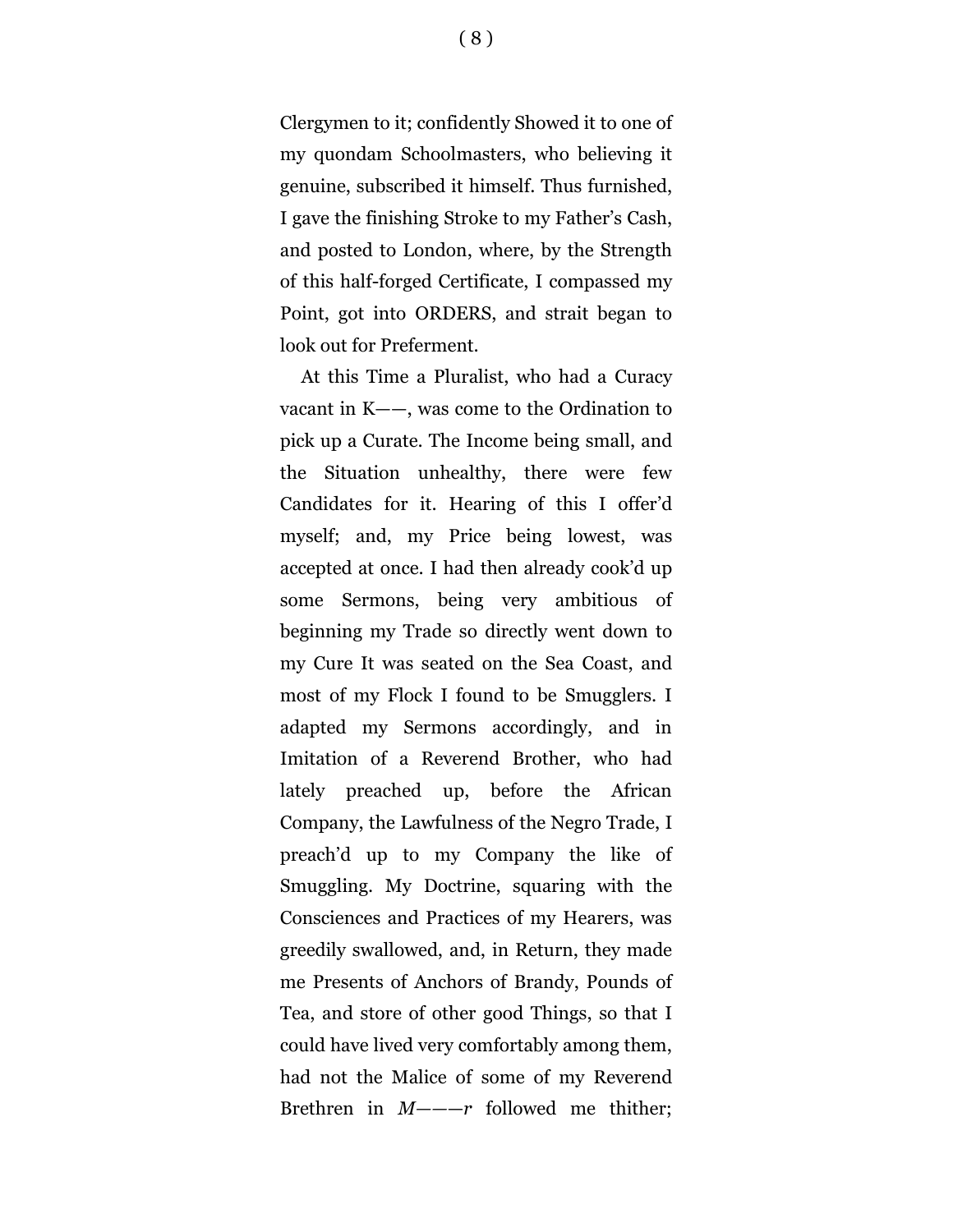making more Noise and Clamour against me for a little Forgery, than if I had been hatching Treason and Rebellion. In short, as if they had been the most innocent People themselves, (of which you will judge before I have done) they pursued me so closely, I was forced to Give Way and. lose my Curacy.

Thus turn'd adrift, I had no Refuge to fly to, but Home; and an unwelcome Guest I was, having, as I said before, reduc'd my father's Purse to a Consumption. He was now redoubling his Diligence at his old Trade to recruit it, and soon told me *"Orders to preach, or Orders to march* w*as the Word"* I understood him, and made another Excursion in Quest 0f Preferment.

After much Shifting I applied to the Bishop of C——r; and putting on an Air of Modesty, told him of many Misfortunes and my Repentance. To ingratiate myself I fram'd a long Story of my Education in Brazen-Nose, dressed up the Characters of the Fellows and Tutors there, and pretended I could write a secret History of that Col—— for the Service of the Government. The Bishop, with his usual Readiness to save People in Distress, said he would try me in a Curacy then vacant in W——l, and gave me Credentials to go thither. I found my new Flock were also Inhabitants of the Sea-Side, but no Smugglers, so I could get not thing among them, but a little Ale now and then after Service. Being merry with them one Sunday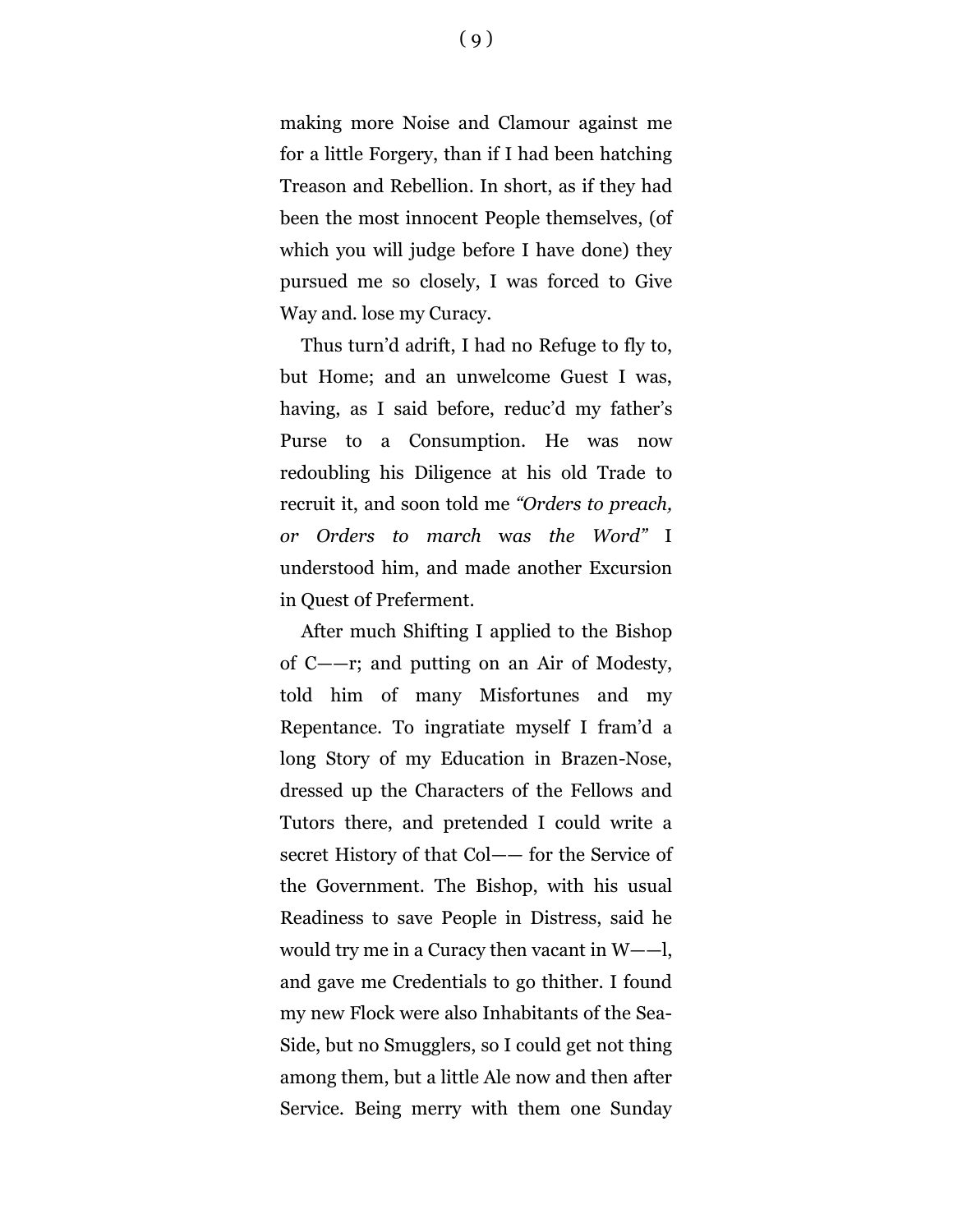Evening in Summer, I proposed Bathing in the Sea, and tempted some of them in; who being no Swimmers had like to have lost their Lives for my Frolick. They were so heartily vex'd, that

they sent a railing Remonstrance against me to the B——p, wherein they called me a Dutchman, and said I was fitter for a Sailor than a Parson. This Prank effectually ruined me; for the B——p complied with their Request to displace me, and I was sent pennyless home a third Time.

My Parents were now out of all Patience, and could no longer support me; and indeed I was so blown there was no Chance for Preferment, or even a Subsistance, in the Church, under the present Government. So I now began to cast about and look another Way; for at this Time I heard of a Stirring in Scotland; and to learn how Matters were likely to go, I associated with some of my Reverend Brethren, and pretended a thorough Change of Life and Principles. In Return I heard nothing talked of but strange Revolutions in Church and State, and many Bishopricks, Deanries, and other fat Benefices, soon to be vacant, I determined to come in for a Slice, and therefore began to equip myself with High Church Principles, to be ready for such an Event, and borrowed *Filmer's Patriarcha,* of one Reverend Brother, and the *Hereditary Right* of another; for to tell you truly among the Laity I could meet with no such Books. These Principles, being suited to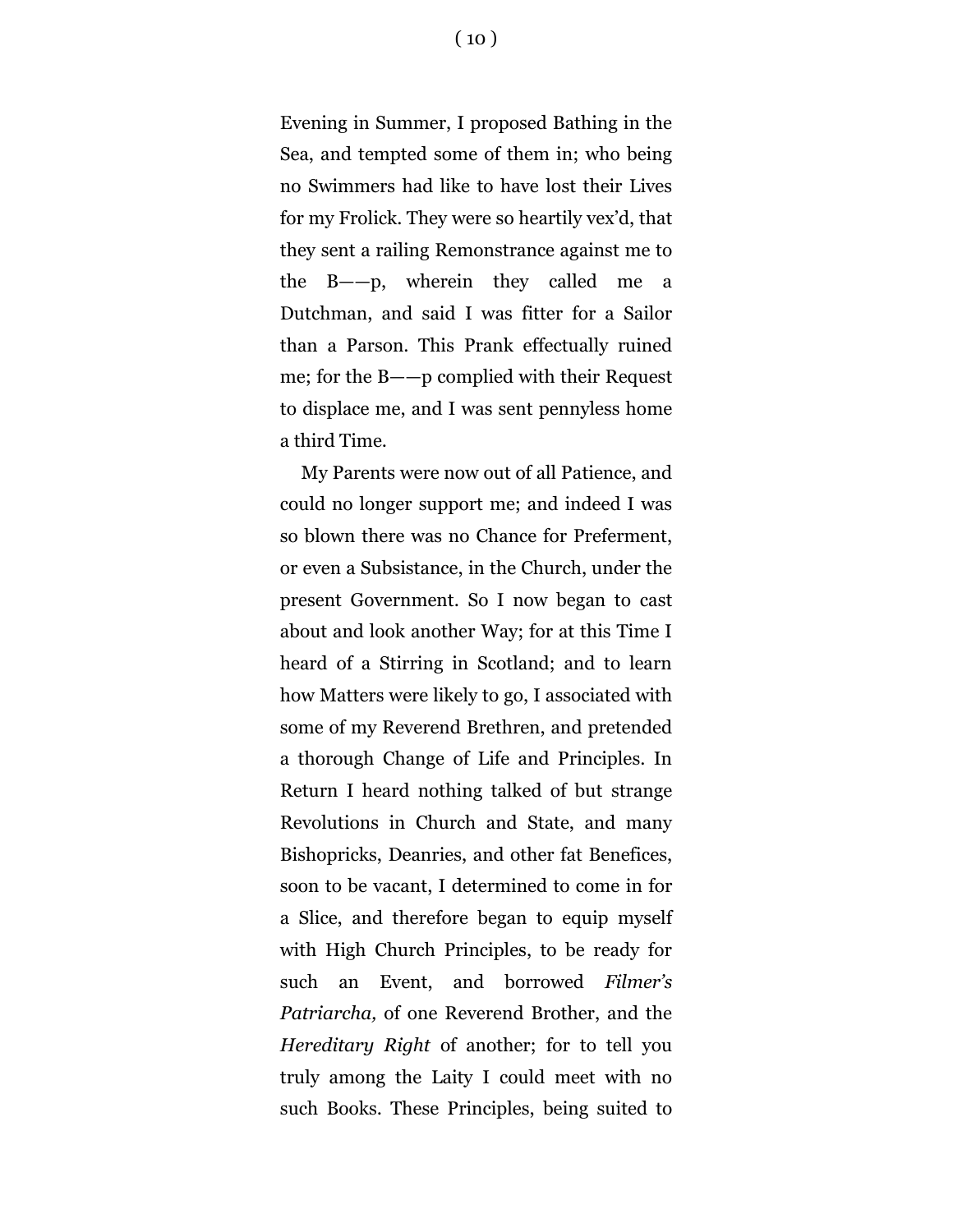my future Views. I greedily imbibed and resolved to enter into Rebellion the first Opportunity.

I waited not long: For Sir *J— C*—'s Defeat was soon after whisper'd about, and I perceived some Reverend Countenances to brighten up and look smart on that Occasion. I learned some secret Intelligence that the Scots would bend their Course Southwards and be shortly at *M——r* in their Way to St. *James's.* I thought with myself I would not be behind any of my Brethren in my Preparations for that joyful and long-wish'd-for Occurrence, so privately provided a Plaid Scarf and Cockade, and intended to pay my Devoir to the P——<sup>1</sup> as soon as he arrived at *M*—r.

Accordingly within a short Time after he came, I went to wait on him and tender my Service, and pleased myself with thinking I was the first of my Order that did so. But how great was my Surprize upon finding the contrary; for, upon my Admission into his Presence, lo! who should be there but two of my Reverend Brethren, one of them upon his Knee, kissing the P——'s Hand and praying for his Success. I was struck dumb, and even my keeling Brother blush'd to be so unexpectedly caught. The P— raised him up and advancing to me was pleased

÷.

<sup>1</sup> Here, and in other Places where this Capital Letter occurs, may be read Prince or Pretender, as the Reader stands affected.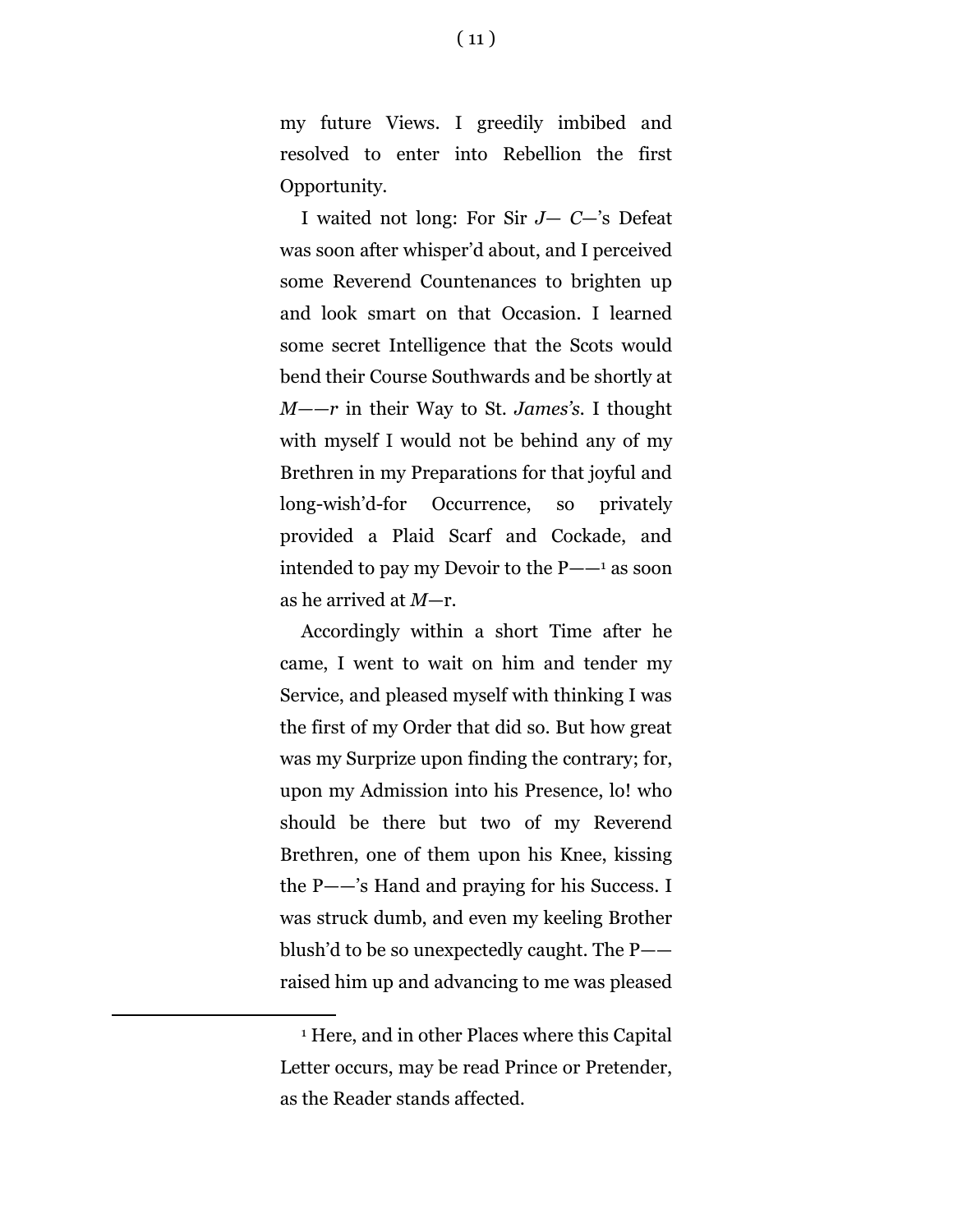to receive me very graciously. He expressed great satisfaction at the Clergy's beginning to appear for him, saying, that truly till then he thought there had not been a Clergyman in *England*, not having seen one of the Order before he came to *M——r;* but from so good an Appearance of us he hoped more would follow our laudable Example, assuring us it would be of the greatest Service to his Cause, and the ready Road to Preferment. And to convince us of his Sincerity he offer'd, as a Reward for our early Loyalty, to bestow any Ecclesiastical Dignity we had set our Hearts on, as soon as we should be pleased to ask.

Here we all made very low Obeyances; and my Reverend Brethren, being seized with unusual Modesty, stood silent. But I, like Sir *Francis* in the Play, embolden'd by the last Words, shot him flying, and thought, then was as good as another Time; so I boldly asked for the Bishopric of *Chester,* or at least the Wardenship of *Manchester* to be doing with at present.

Hearing this my little Reverend Brother's Fit of Modesty expired; and with his wonted Pertness he interposed and said, If that was a Time for begging of Bishoprics he must do himself the Justice to put in his Claim; alledging many publick and private Services he had done to the Cause; concluding, that tho' he had not so openly declared himself for the P— — as I had done (sneering at my Scarf and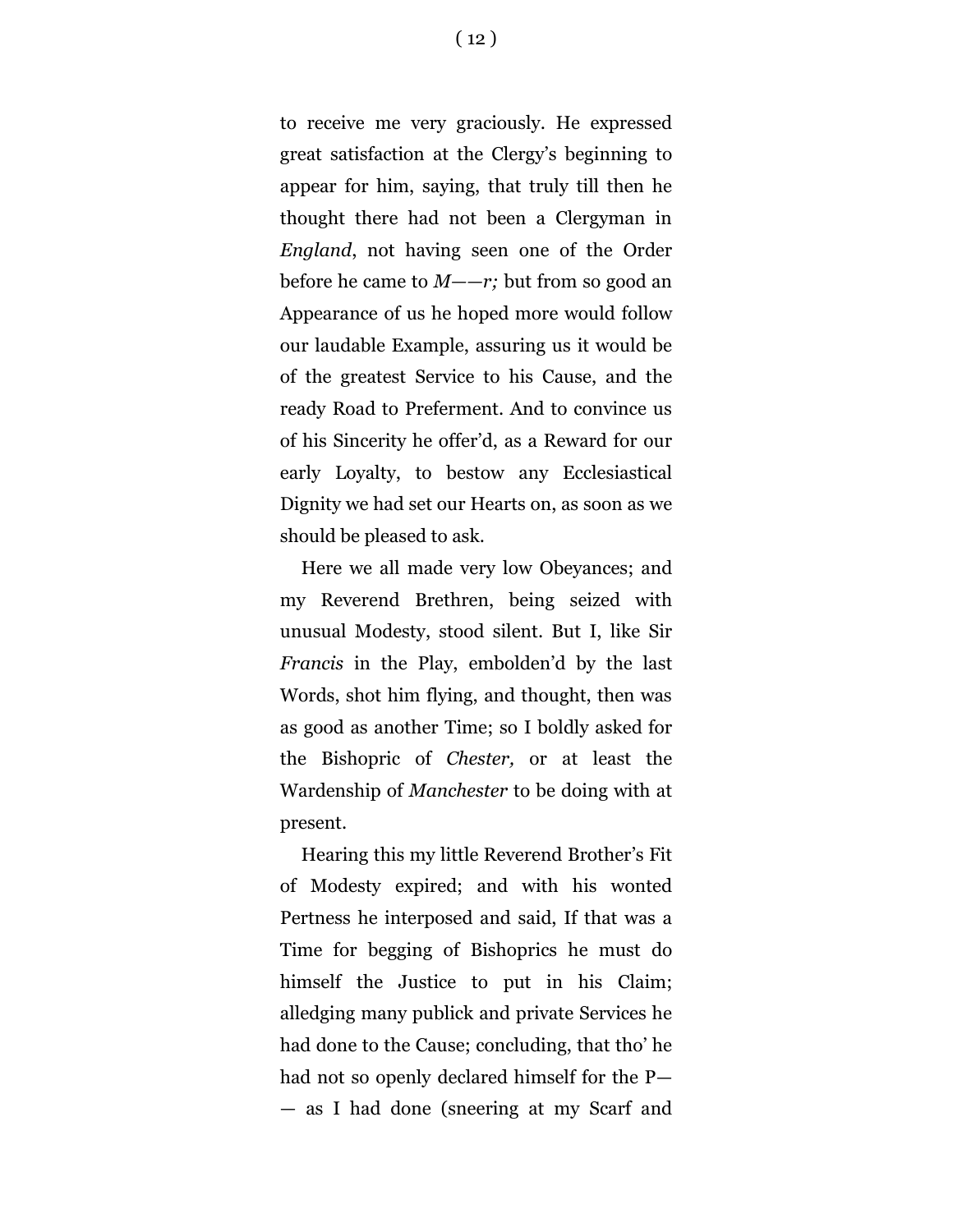Cockade) yet as soon as his Highness arriv'd at St *James's* he intended to throw off the Mask, and, with his Flock to follow him thither, and therefore thought that he was intitled to be both Bishop and Warden.

Here he ceased, and I thought it high Time, for I was quite confounded at such consummate Assurance; but yet, conscious that his Merit and Services far exceeded my own and were of much longer standing, I gave up my Pretensions, and the P—— directly conferr'd on him the B——ric and Wardenship too.

I was nettled you may be sure to see those two delicious Morsels snatch'd from me thus. The P—— perceived it, and being unwilling to lose me, promised, on the first signal Service I did him, to give me, a Bishopric too. I was so far engaged I could not retreat, so determined to be active in the Cause, that I might strut the Bishop as well as my Rival.

The next Day being the Festival of St. *Andrew*, the Titular Patron of *Scotland,* was a High Day with the *Scots.* The Rebel Chiefs ordered that Prayers should be read to them in their own Way, in the great Church, at an unusual Hour. Hearing of this I offered to officiate. They told me they heard the Chaplain of the Week was upon the Spot, and their Cause would shew better to the Vulgar if he read the Service; but if he refused I should be the Man. Overjoyed at this I thought myself sure of the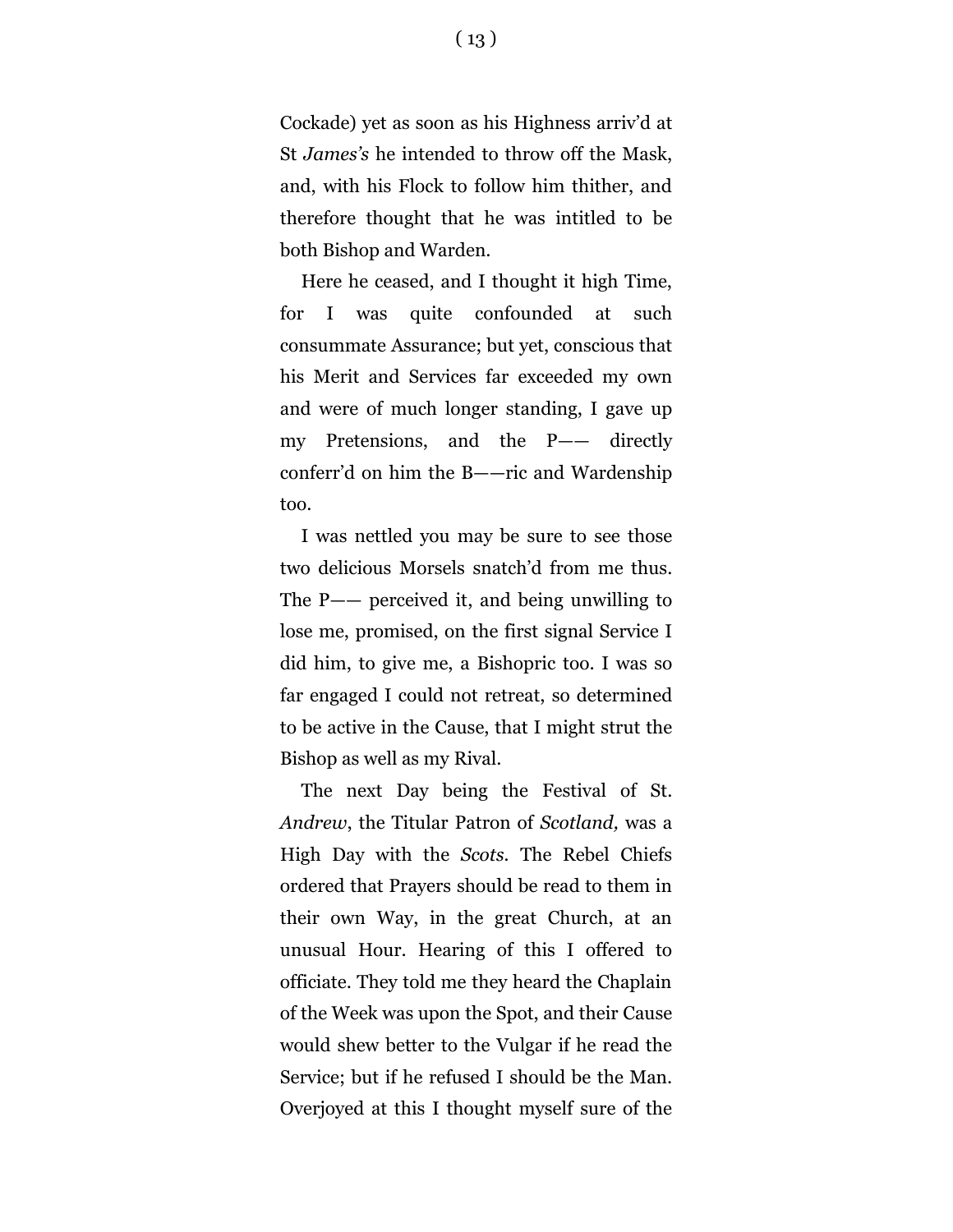Office; for having neither heard nor seen that he had been at the P——'s Levee, I took it for granted he would look upon such a Compliance as criminal, and either persist in refusing or go out of the Way. But he did not; so here I met with a second Rebuff, and began to be jealous of more Reverend Rivals, and that if I did not secure a Bishopric soon, I should be in Danger of losing all among so many Competitors! As I found I could shew no Merit in the Way of my sacred Function I took another Course; and that was to raise Recruits; and who should be the first I inlisted think ye! but my only Brother? who being an excellent Drummer I inveigled into the Rebellion and presented him to the P——, who instantly made him Drummajor in the *Manchester* Regiment. Pleased with this Success I grew hotter in my Zeal, and condescended to walk through the Town, in my Clerical Habit, after my Brother's Drum to encourage Recruits; and without Self-flattery may say I was pretty successful.

So extraordinary a Procedure soon reach'd the P——'s Ear, and the next Time I paid my Devoir to him he expressed great Pleasure at it, and said he would keep me no longer in Suspence, for the Bishopric of *Carlisle* was then at my Service. I took it with both Hands you may be sure, but little thought I was so soon to lose it and make my fatal Exit here. So blind and ignorant is Man.

I now began to swell with Episcopal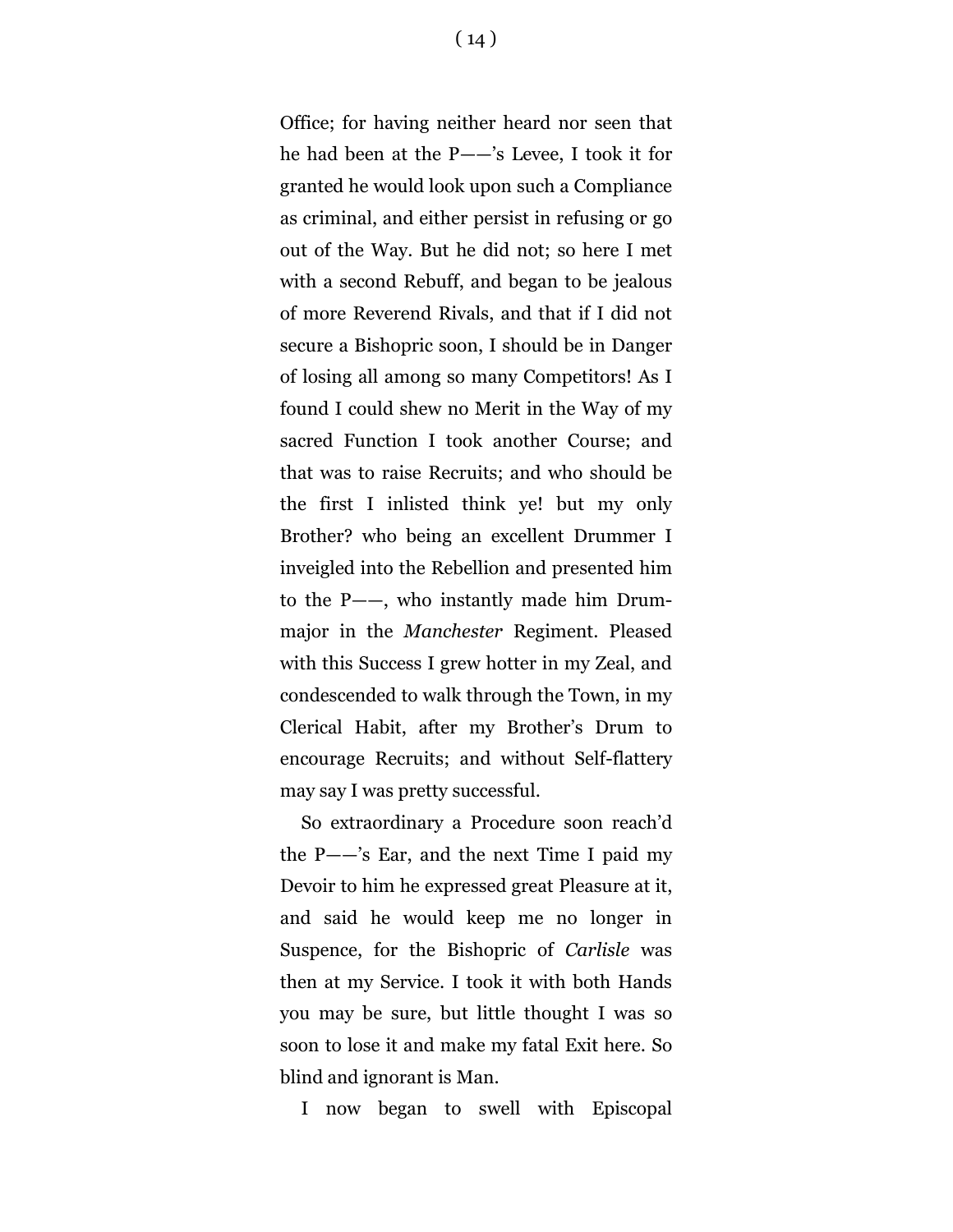$(15)$ 

Thoughts, and meditated how to procure my *Conge d\* El ire* before my Brother Bishop of *C*—r. To have Precedency of him would, I knew, exceedingly gall him, mortify his Vanity, and sufficiently revenge me for my former Disappointment. Full of these Fancies I was, when we had Orders to march the next Day. We left *M—r* early and were going, as I thought, directly to *London.*

Nothing happen'd in our March relative to my sacred Function till we came to *Derby,* where the Clergy, not taking Pattern by us in *M—r* had withdrawn themselves; thinking it inconsistent with their Characters, and the solemn Oaths they had taken, to stay to give Countenance to Rebels, or be intimidated by them into criminal Compliances. I was therefore call'd upon to officiate in *All Saints* Church, which I readily undertook, and did not mince Matters, to come off with Jesuitical Evasions afterwards, but boldly pray'd for the Pretender by Name, and took for my Text these Words, *Render unto Cæsar the Things that are Cæsar's.* I confidently asserted, God forgive me, that by *Cæsar* was meant the *Old Pretender*, and that the Things that are Cæsar's, were our *Lives, Persons*, *Fortunes*, *and Estates,* which were all his by *divine Right and Appointment*, with much more of the like absurd, popish, and high-church Doctrines. My hungry Highland Auditors made a quick Application; for as soon as I finish'd, they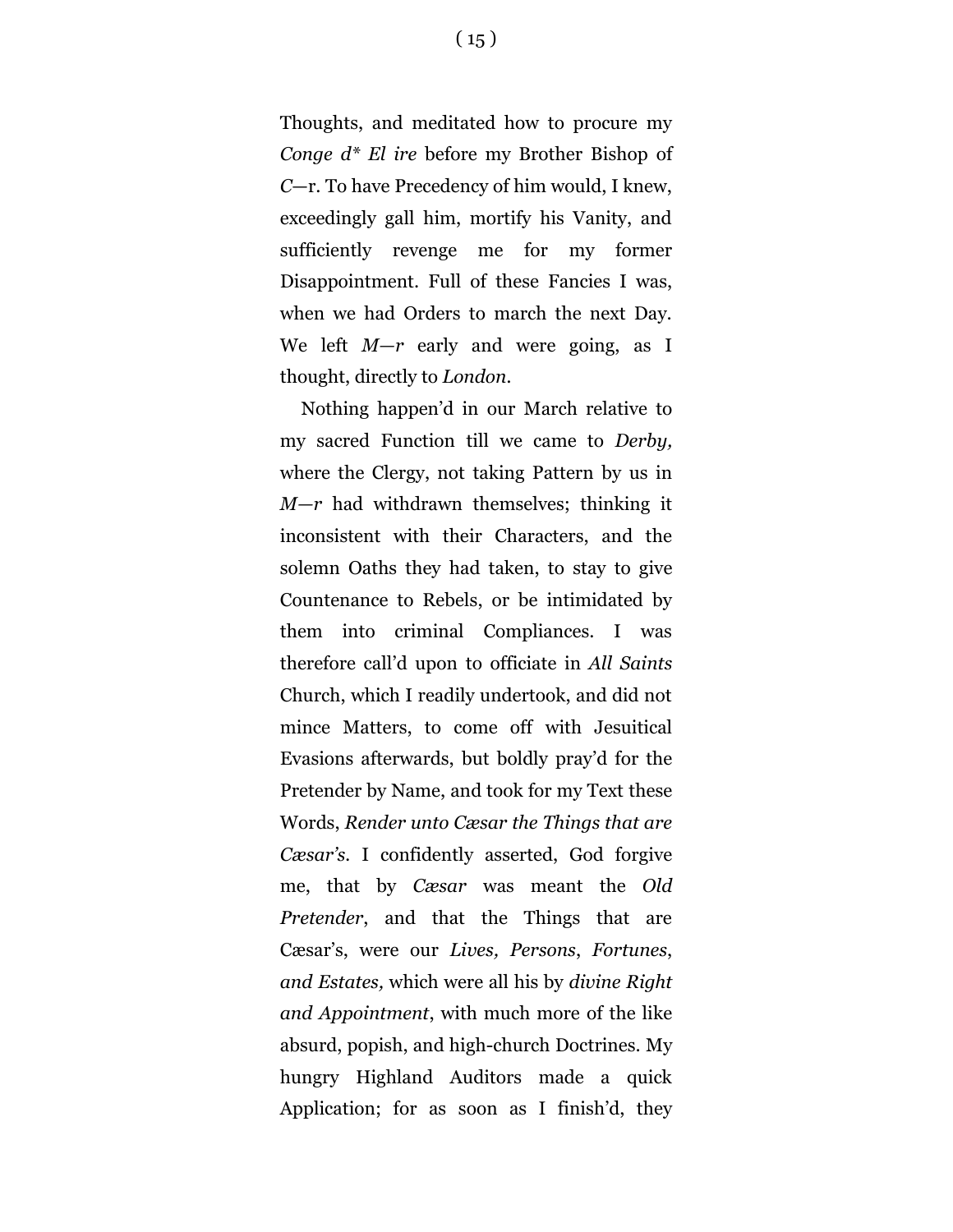began, as in other Places, to seize whatever they wanted; and even stripp'd People of their Cloaths, to the very Shoes from their Feet.

The P—— was so great a Bigot to Popery that he refused to be present at this Protestant Service, tho' his Father and Brother were expressly prayed for by Name, and a Sermon preached to his own Heart's Content, as he declared when the subject Matter of it was rehearsed to him. He told me I had done singular Justice that Day to his Cause, and for my further Encouragement should have a better Bishopric soon. I flattered myself he meant *London*, and indulged the Thoughts of giving my little Competitor of *C——r* some fresh Mortifications, on my getting a Bishopric so much superior in Rank and Profit to *his.* But alass! how was I stun'd the next Morning, when the Word was given out, to march back by the Way that we came; which went heavily down with us; especially the Ladies and *Jenny,* who, in Imagination, were already in the Palace of St. *James's.*

Various were the Reasons assigned for this retrograde Motion; all equally false and delusive. At length I smelt out the true one. There was a Royal Hero indeed in our Front, and nothing but the most precipitate Retreat could save us from his victorious Arm. So away we posted—Helter Skelter indeed it was; and after many Frights and Fatigues we got back to our Hospitable *M——r.*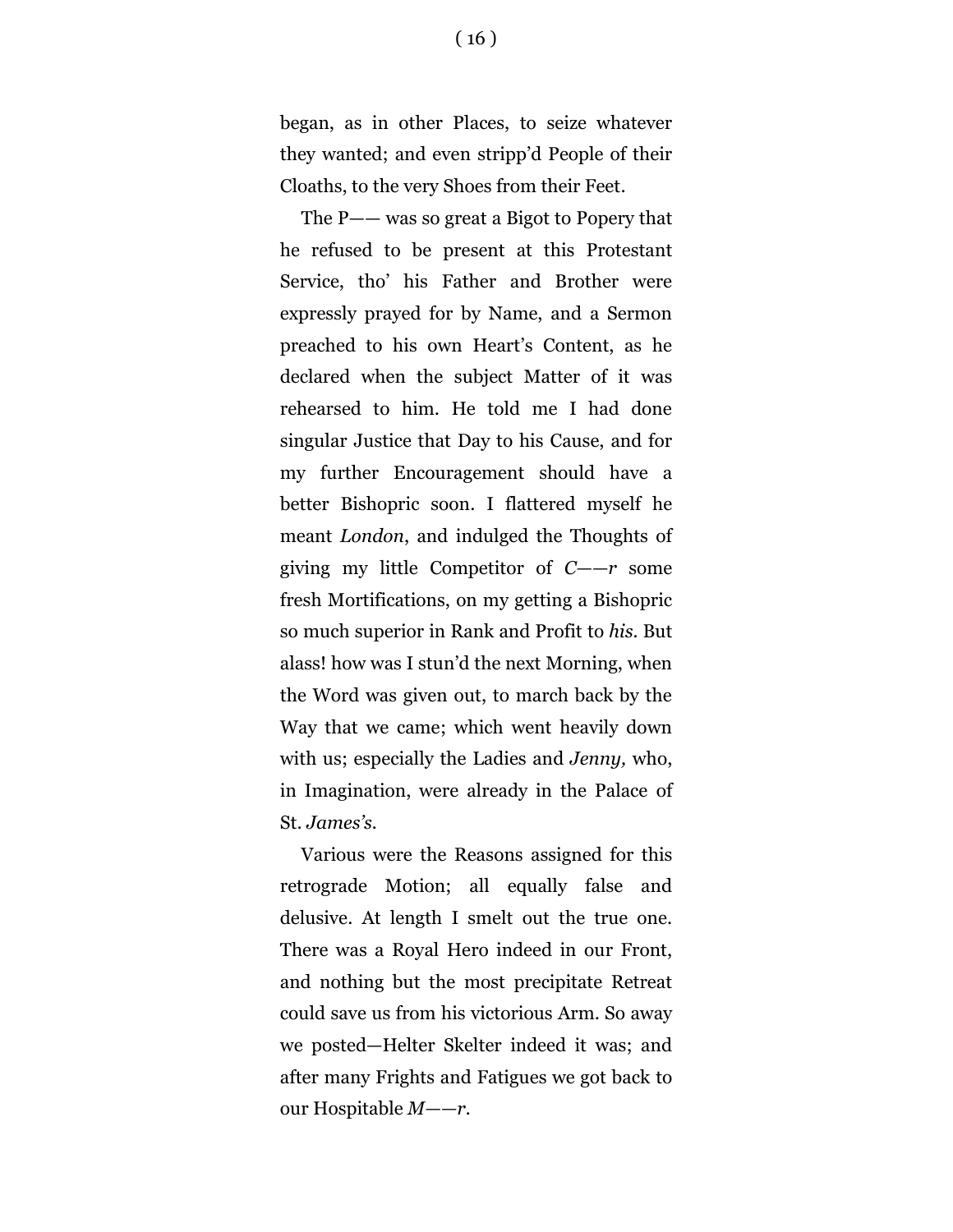At our Return I found the Face of Things altered even there; no Ringing of Bells; no Bonfires and Illuminations; no Levees. and Kissing of Hands as before. Nay I missed my two reverend Brethren. They had either wholly forsook the P——'s Lodgings or more privately haunted the Place; for I saw nothing of them. It gave me some Pleasure at least to see the Stage clear of my Rivals. In short, after one Night's Rest, for the very Name of the *Duke* prevented our taking more, away! to Horse! to Horse! was the Word, and we pushed through thick and thin to secure our Retreat.

I was much discontented, you may imagine, to be thus in Danger of being unbishoped; for I well knew there were no Bishoprics in *Scotland*, where we were posting. However I resolved when we came to *Carlisle* to lay hold of that, and to make the best Use of my Time. At our Arrival there I quartered myself at the Chancellor's of my Diocess, who very undutifully was gone out of the Way and would not stay to receive his new Bishop. To be revenged, I plundered every Desk and Drawer for Papers relating to my fancied Income and Revenues. I looked upon all as my Right, and determined to be levying some Cash, being then in great Want. My Episcopal Reign was but short; for the brave; pursuing *Duke* gave us no Rest, and soon overturn'd all our fine Schemes. I and my Brother Rebels of *M*——*r* were treacherously betrayed (my Eyes are now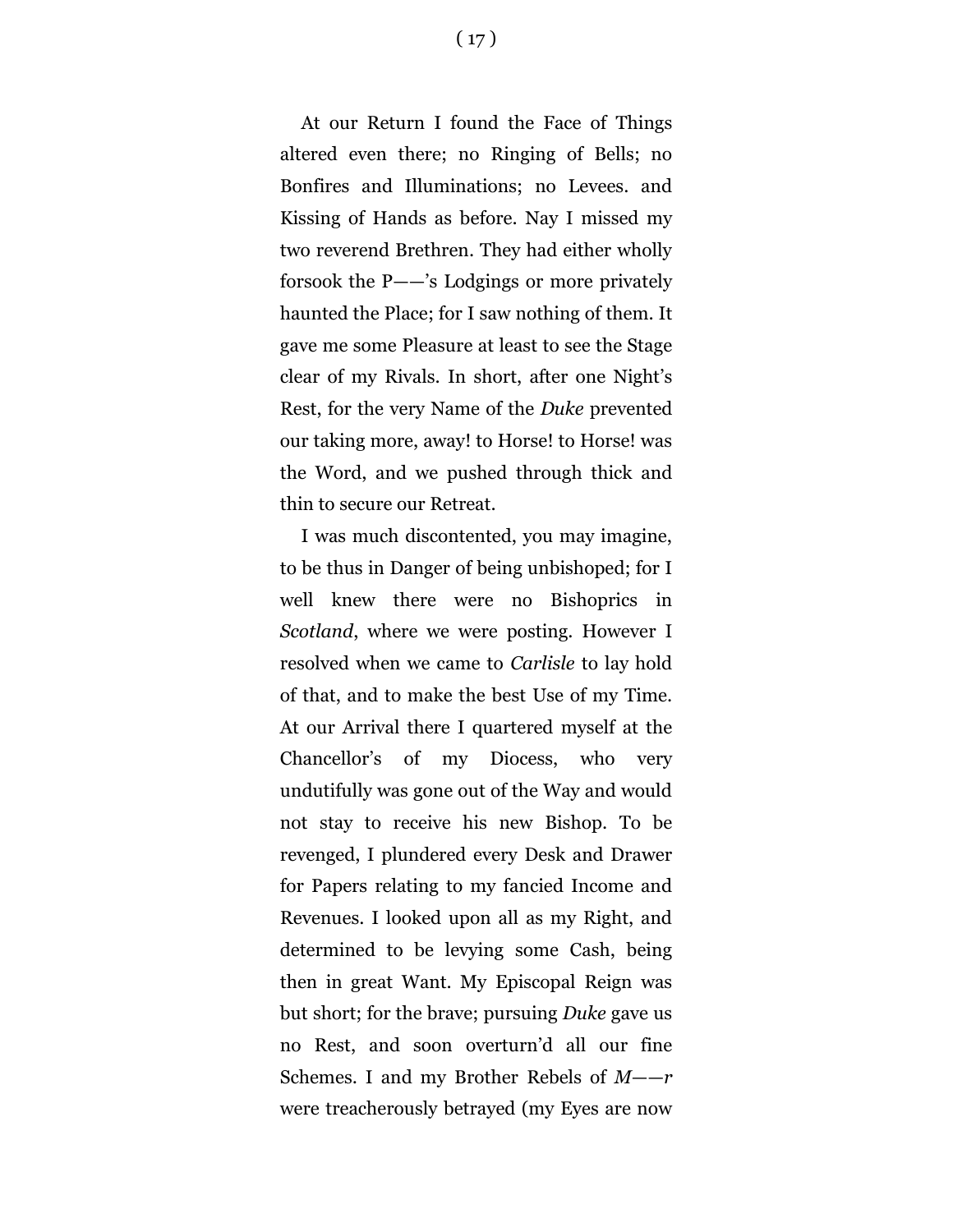open and I will speak): and forceably left and penn'd up in *Carlisle,* as Scape Goats, for the, rascally, cowardly *Scots,* and their sham, runaway Prince. What followed you all know and I need not repeat.

The Fate we met with I own we deserve, for joining so nasty and rebellious a Crew. Oh! my dear Countrymen and Friends, too late am I convinced of my Errors and fatal Delusion. All the Amends I can make, to you and the Publick, is to exhort and admonish you to stand firm and unshaken in your Allegiance, to your true and lawful Sovereign King George: Under him only and his illustrious House can your Religion and Liberties be safe, and your Country happy and glorious. And if ever the like Mountaineer Rebels should invade you again, resist them, and, like the Devil, they will flee from you. Don't be tamely passive, but stand to your Arms in Defence of your Lives, and Families, and Fortunes. And if any of your Neighbours, how great soever, would intimidate, or persuade you to the contrary, regard them not. Depend upon it they are no Friends to the Government or you, but, it is to be feared, secret Enemies of both. Above all Things, avoid keeping Company with *Jacobites* and *Nonjurors,* that your Religion and Loyalty may not be tainted; for, believe me, you will find, as I have wofully done, their Pretences to be vain and ruinous in the End. The Time and Occasion will pot permit me any longer Speech